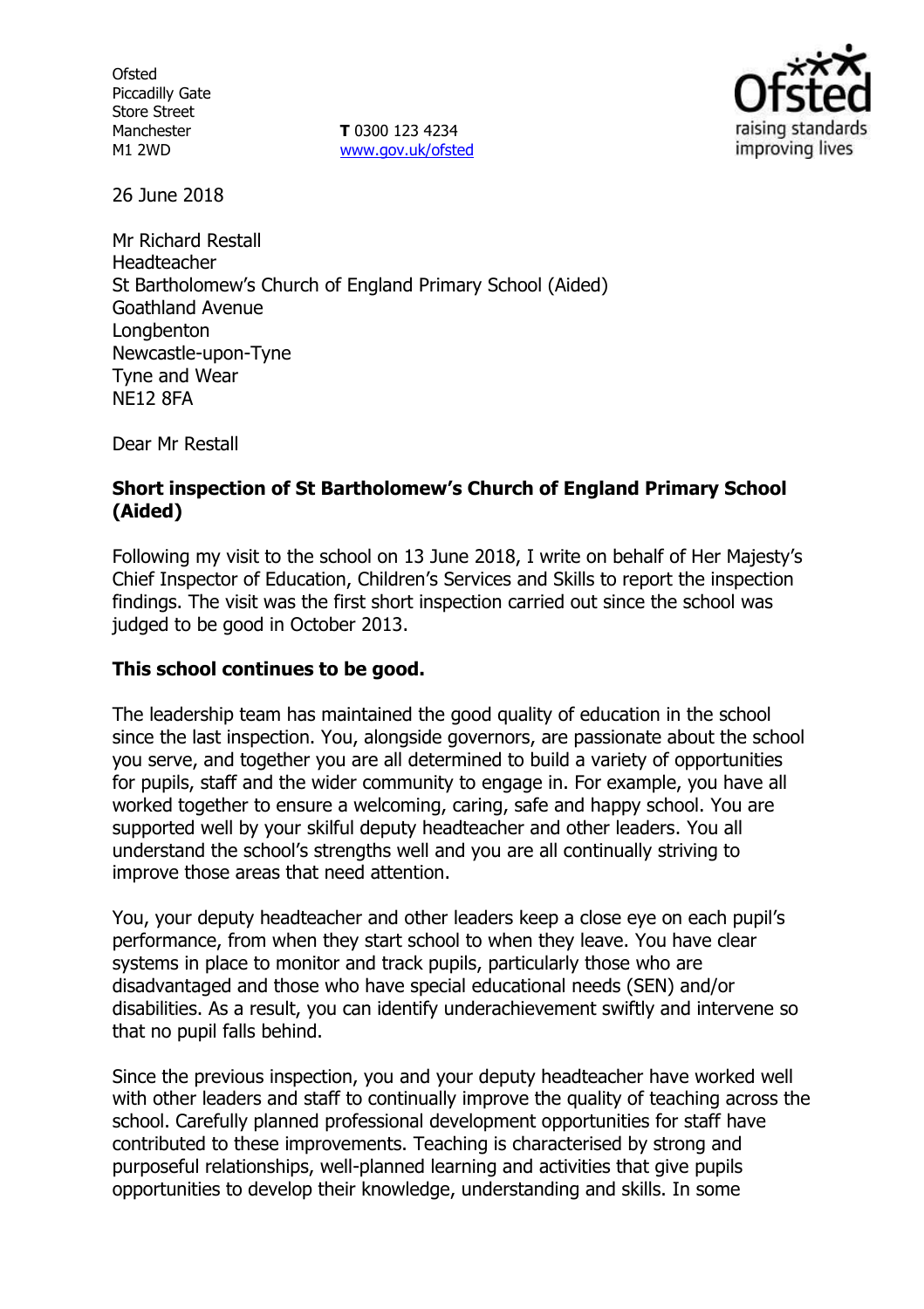

instances, teachers skilfully moved about the room effectively checking pupils' learning, and swiftly tackling any errors or misconceptions they had. Where this was the case, pupils grasped ideas quickly and made stronger rates of progress in their understanding and skills. The curriculum you offer is broad and is a unique contributing factor to pupils' enjoyment of school. For example, all pupils benefit from specialist provision for art, music, religious education (RE) and physical education (PE).

Middle leaders are clear about their roles and their responsibilities in checking the quality of teaching and monitoring pupils' learning and progress. They are enthusiastic and are taking an increasingly leading role in strengthening the quality of teaching across the school and improving outcomes for different groups of pupils.

High expectations and strong relationships permeate St Bartholomew's. The school is a calm, peaceful and purposeful environment. Pupils' behaviour and their attitudes to learning are exemplary. They are polite and respectful to visitors, staff and each other. Pupils are eager to learn, they confidently engage in a wide range of activities and they listen carefully and attentively to teachers' instructions and explanations. As a result, current pupils are making stronger progress and achieving well over time. This is particularly the case in mathematics. Pupils are proud to be part of the school community. They care for each other and take pride in their appearance and the work they complete.

Children in the early years benefit from strong leadership, well-planned learning and established routines. As a result, staff know the children and their needs well, no time is wasted, and no child is left behind in their learning and development. Children flourish in this setting because of interesting activities that engage them and allow them to develop their communication, literacy, numeracy and personal and social development skills and understanding.

#### **Safeguarding is effective.**

The leadership team has ensured that all safeguarding requirements are fit for purpose. Staff and governors are well trained and kept informed so that they fully understand their responsibilities to keep pupils safe. Staff know the pupils very well and, as a result, any issues or concerns are identified and dealt with swiftly and effectively. There are strong links with other agencies. This allows the school and families to receive appropriate help, guidance and support when needed.

Pupils enjoy coming to school, which is reflected in their high levels of attendance. Pupils said that they feel safe when they are in school and there is always a member of staff available for them to talk to if they have any worries or concerns. Pupils are confident that, if they do talk to a member of staff, any issues will be dealt with effectively and quickly. Opportunities built into the curriculum have ensured that pupils have a strong understanding of how to stay safe both inside and outside of school. Parents and carers overwhelmingly agree that their children are safe and happy at the school.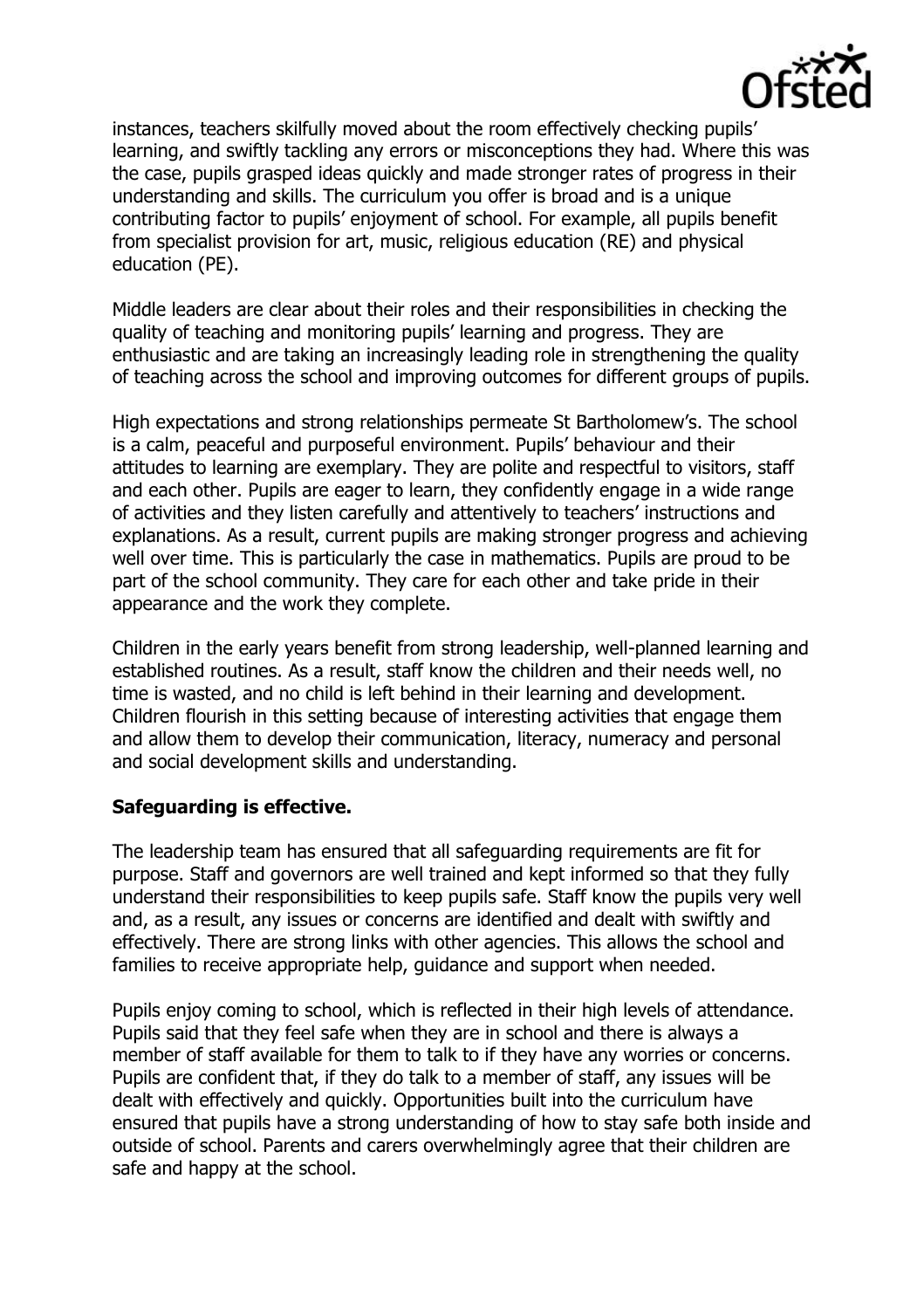

# **Inspection findings**

- An area that I explored during the inspection was how leaders' actions are improving pupils' writing skills in both key stages 1 and 2. Outcomes in writing, in the past, have lagged behind those in reading and mathematics in both key stages. Visits to classrooms, discussions with pupils and work observed in pupils' books would indicate that standards in writing are steadily improving.
- **Pupils' technical accuracy and style are improving. Teachers place importance on** checking pupils' understanding of the correct use of punctuation and grammar. For example, in Year 2, pupils were systematically encouraged to use their 'polishing pencil' so that identified errors were corrected quickly. This encouraged pupils to be reflective and ensured that they consolidated their understanding and skills so that sentences were constructed with accuracy.
- You and other leaders have placed high importance on ensuring that standards in writing improve across the school. This is represented in your school improvement plan and is at the forefront of leaders' actions. Opportunities for pupils to write in English are wide, frequent and appropriate. There were many examples of pupils writing at length in English for different audiences, purposes and genres. This is leading to current pupils in the school securing skills at an age-appropriate, expected level. However, you and other leaders acknowledge that further work is needed to consolidate and sustain these improvements, particularly through providing pupils with wider opportunities across the curriculum subjects to write at length, and for different purposes.
- An area that I also explored was how effectively teachers are challenging pupils in their learning. This is because, over time, the proportion of pupils achieving the higher standards of attainment at the end of key stages 1 and 2 has been variable, and, in some areas, below the national averages. In particular, too few disadvantaged pupils have achieved the higher standards.
- You and other leaders have improved the quality of teaching. Teaching is now well matched to pupils' needs, and teachers' expectations of what pupils are capable of achieving have been raised. This was evident, for example, in Year 5, where expectations of what pupils can achieve in mathematics are high and the teacher is skilled in questioning and checking pupils' understanding of how to compare fractions. However, opportunities to challenge pupils effectively to achieve the higher standards are still overlooked, especially disadvantaged pupils. You acknowledge that there is still more work to do to address this, and this is, therefore, an important next step.
- Next, I wanted to explore what leaders are doing to sustain and improve outcomes for pupils by the end of Year 1 in the phonics screening check. This is because, over the past two years, pupils' performance in the phonics screening check has been below average.
- **Effective staff training has ensured that subject knowledge of phonics is strong** and secure. As a result, the teaching of phonics is increasingly meeting the needs of individual pupils. For example, in Year 1, the phonics sessions are planned, taking into account the pupils' starting points and current assessment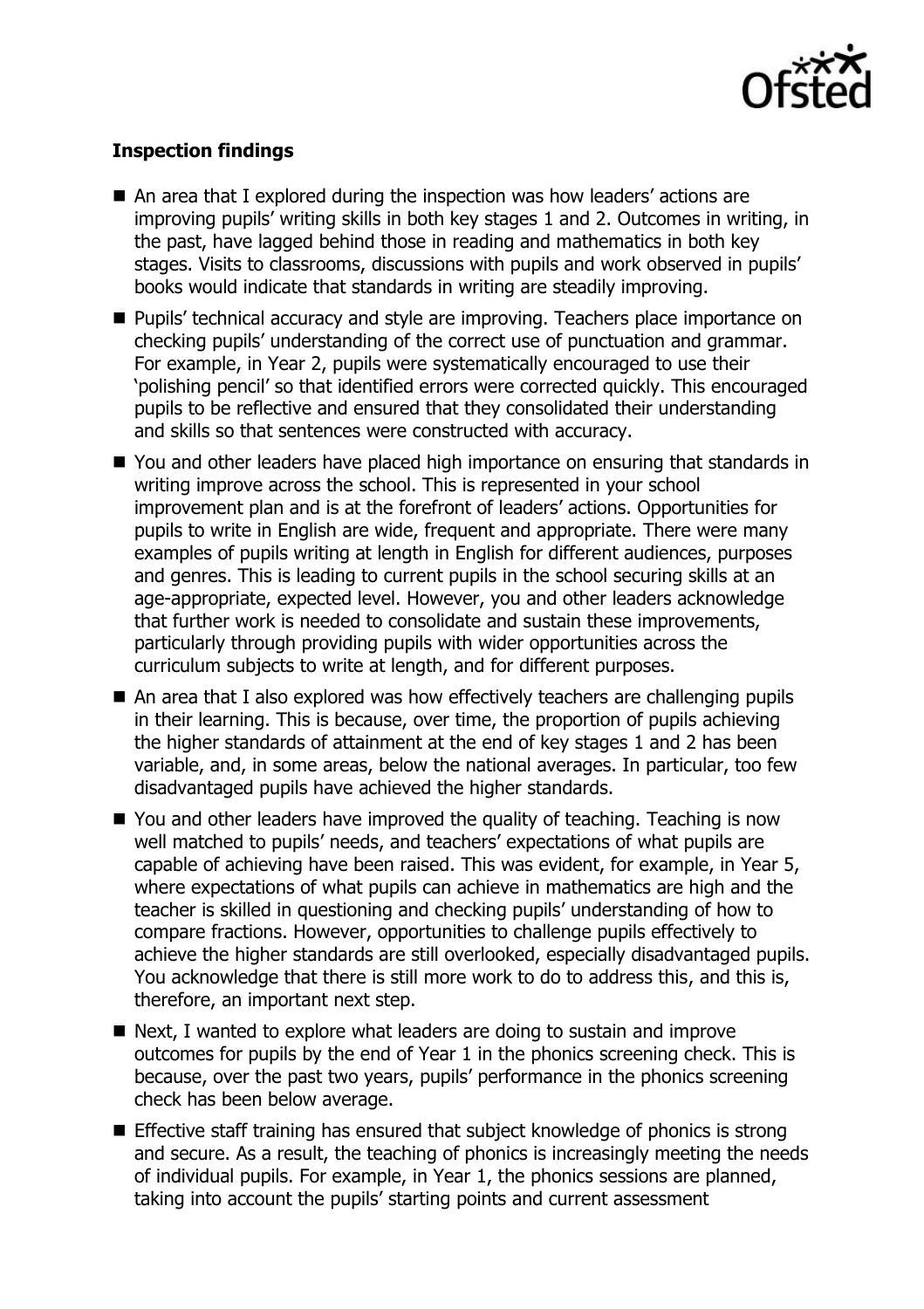

information. This provides staff with valuable information so that pupils access bespoke learning in small, targeted groups. This is enabling pupils to develop their confidence and secure their phonic skills at a rate that meets their needs. Current assessment information for Year 1 indicates that a higher proportion of pupils are on track to reach the expected standard in the phonics screening check. Despite this, you acknowledge that pupils' progress needs to be accelerated even further to ensure that the proportion reaching the expected standard is at least in line with the national average.

 $\blacksquare$  For those pupils that have not achieved the expected standard in the Year 1 phonics screening check, you have initiated a variety of bespoke sessions. These pupils in Years 2 and 3 are becoming increasingly confident in their reading skills, and they are also developing their understanding of a wider range of reading materials. Such sessions also ensure that no pupil is left behind and that all pupils have every opportunity to succeed and be competent and fluent readers.

### **Next steps for the school**

Leaders and those responsible for governance should ensure that:

- $\blacksquare$  more opportunities are provided for pupils to write with technical accuracy, in detail and at length in subjects other than English so that standards in writing continue to improve by the end of key stages 1 and 2
- $\blacksquare$  teachers challenge pupils sufficiently so that a greater proportion of pupils achieve the higher standards, particularly disadvantaged pupils
- pupils make accelerated progress in their phonic skills so that the proportion of pupils that reach the expected standard is at least in line with the national average.

I am copying this letter to the chair of the governing body, the director of education for the diocese of Newcastle, the regional schools commissioner and the director of children's services for North Tyneside. This letter will be published on the Ofsted website.

Yours sincerely

Darren Stewart **Her Majesty's Inspector**

#### **Information about the inspection**

I met with you and other leaders, including governors, to evaluate the strengths and areas for development across the school. We also discussed improvements since the previous inspection. Together, we visited all classes in each phase of the school. I reviewed work in pupils' books across a range of year groups and subjects, particularly focusing on pupils' writing. I discussed with you current pupils'